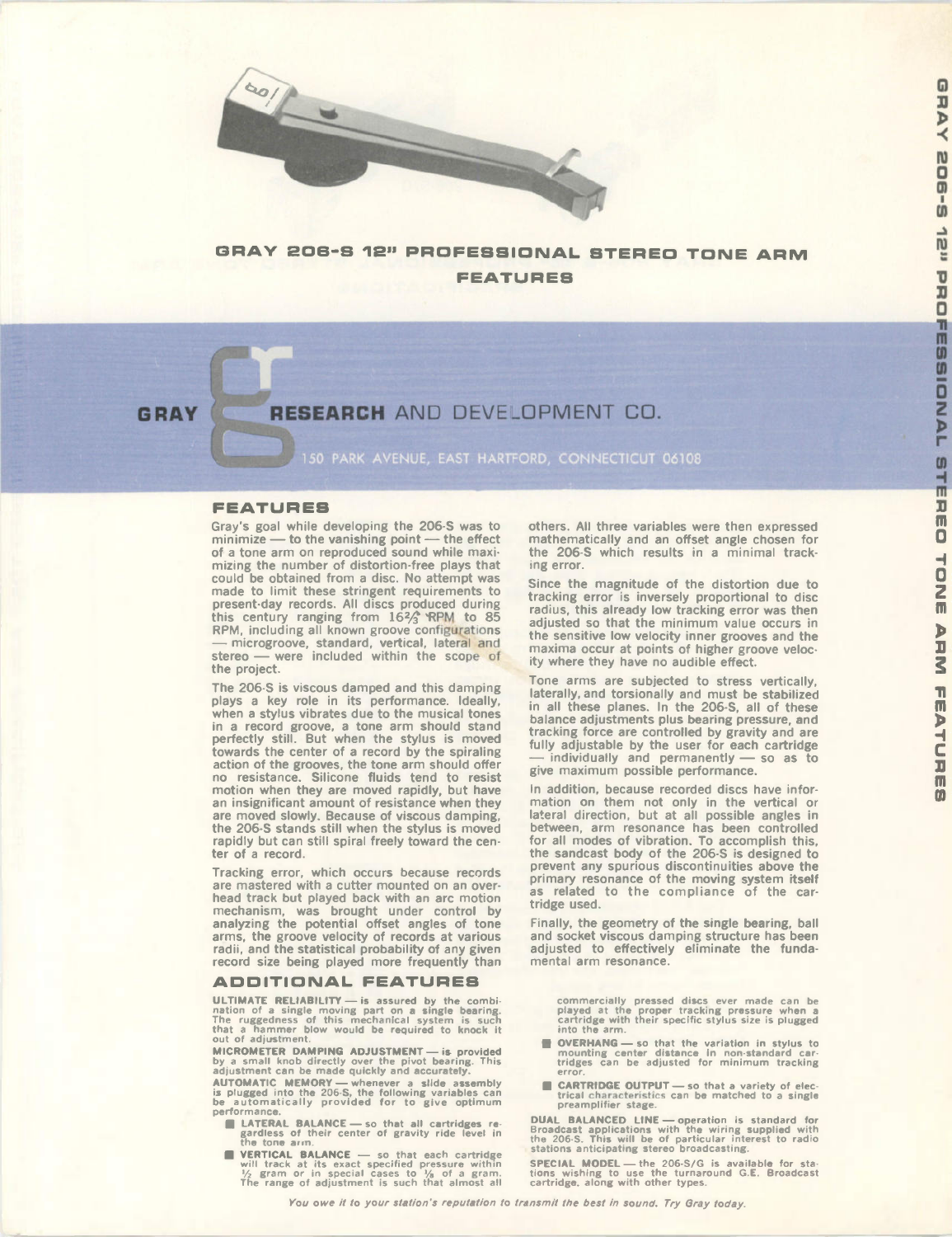

### GRAY 206-S 12" PROFESSIONAL STEREO TONE ARM **SPECIFICATIONS**

 $206-S$ 

## GRAY RESEARCH AND DEVELOPMENT CO.

150 PARK AVENUE, EAST HARTFORD, CONNECTICUT 06108

Gray's new professional 12" stereo tone arm is available in two models that are identical in performance. The model 206-S comes with a slide and modular weights for mounting single play stereo or monophonic cartridges.

The model 206-S/G has a special slot cut into the front of the tone arm to clear the stem of a G. E. turnaround cartridge allowing plug-in operation, and comes with specific hardware for this application.

Accessory slide kits are available to the Broadcaster for multiple cartridge operation.

The 8-S accessory slide assembly includes the cartridge slide, modular weights, mounting hardware and compressible spacers for the installation of stereo or monophonic single play cartridges. The model 8-S slide assembly with cartridge mounted is usable in either the 206-S or 206-S/G interchangeably.

The 8-S/G accessory slide assembly is specifically designed to mount the G. E. turnaround cartridge. With this cartridge installed, it will only fit the 206-S/G arm: however, cartridges are interchangeable between arms in this model.

A complete stock of spare parts for the 206-S and 206-S/G 12" is maintained by Gray's Service Department.

#### WEIGHT:

| 3 lbs. 10 oz.<br>1.85 kg. | Packed |          |
|---------------------------|--------|----------|
| $2$ lbs.<br>.95 kg.       |        | Unpacked |

#### DIMENSIONS:

| 2% in. high, 12% in. long, 2%<br>in. wide.       | (Unpacked) |
|--------------------------------------------------|------------|
| 6 cm. high, 32.5 cm. long, 6.7<br>cm. wide.      | (Unpacked) |
| 41/2 in. high, 161/2 in. long, 41/2<br>in. wide. | (Packed)   |
| 11.5 cm. high, 42 cm. long, 11.5<br>cm, wide.    | (Packed)   |

#### OVERHANG:

0.682 in.<br>17.3 mm Spindle center to stylus

PIVOT TO SPINDLE:

8% in.<br>21.1 cm

PIVOT TO BACK OF ARM: 3% in. 8.6 cm.

## RESONANCE:

| At 4 gms.<br>tracking force<br>$/5 \times 10.4$<br>cm./dyne.<br>compliance |
|----------------------------------------------------------------------------|
|                                                                            |

#### TRACKING ERROR:

|         | $3.0$ in, radius $0^{\circ}$  | n'        |
|---------|-------------------------------|-----------|
|         | $3.75$ in. radius $1^{\circ}$ | 28'       |
|         | $4.75$ in. radius $0^{\circ}$ | O.        |
| $5.5 -$ | in. radius 2°                 | $\Omega'$ |

#### ARM RESPONSE:

 $\pm 1$  DB from 5 cycles to top end<br>limit imposed by cartridge used.

You owe it to your station's reputation to transmit the best in sound. Try Gray today.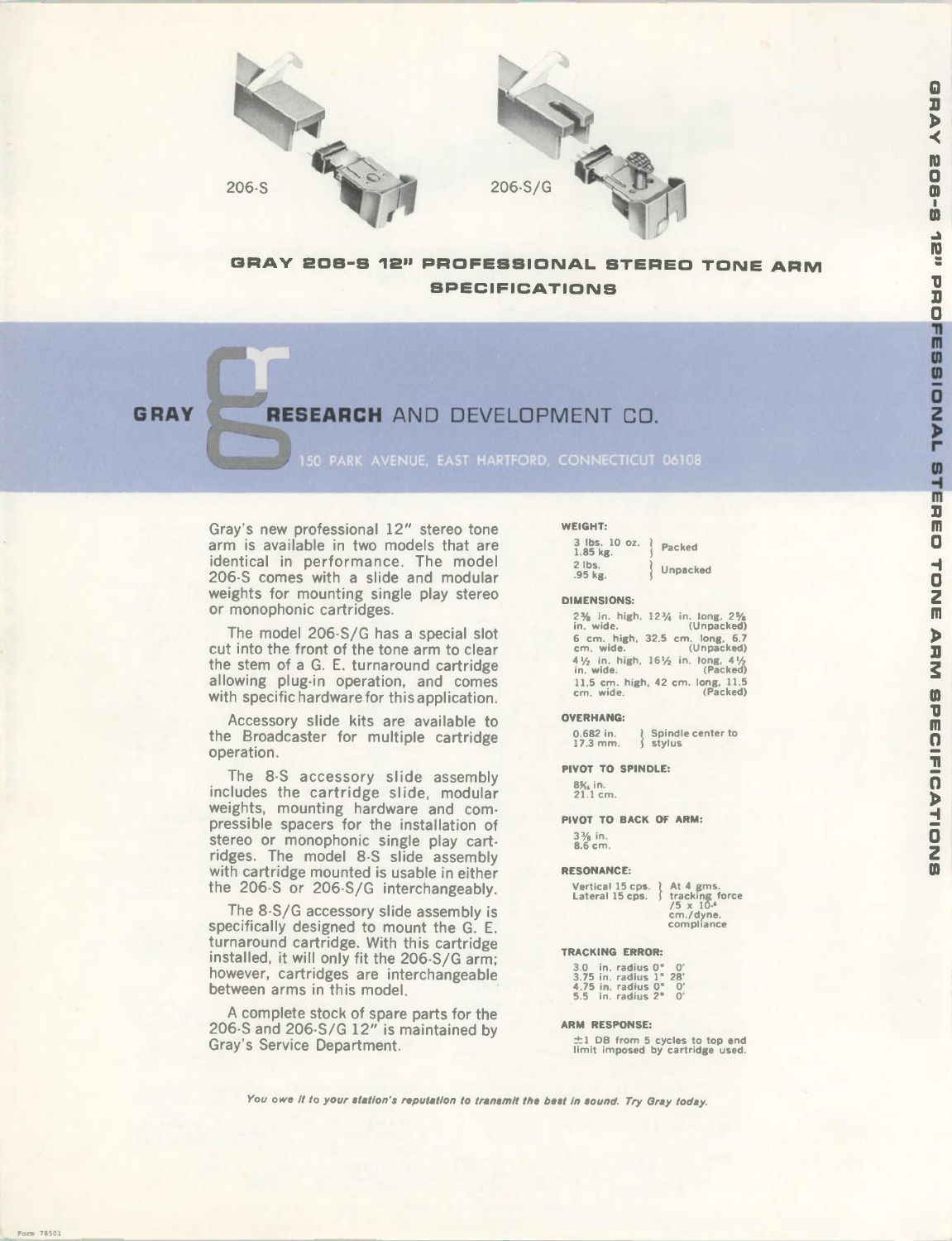## GRAY RESEARCH AND DEVELOPMENT CO. DIVISION PRODUCT SPECIFICATION SHEFT

# MODEL 306 MICRO-TRAK® 16" PROFESSIONAL TONE ARM



Micro-Trak"® — A term created by Gray's Research Team to properly name the finest professional tone arm series ever created.

With proper tracking capabilities as low as  $1/10$  gram, resonance less than 10 Hz and the greatest possible reliability: What other product could be considered by the professional user.

The impregnated wood body, laminated for high

strength. the plug-in memory balancing head, the sapphire jewel bearings for virtually frictionless vertical rotation, the fluid anti-skate mechanism, the rugged simplicity all contribute to make the "Micro-Trak"<sup>®</sup> series the best buy available today.

Whether you relate in dollars per operating hour or in highest transduction quality, you have it all with "Micro-Trak"®.

### THE GRAY LINE OF FINE BROADCAST INSTRUMENTS

| <b>Model 808/810</b> | <b>Broadcast Equalizers</b>       |
|----------------------|-----------------------------------|
| Model 602            | I.M.P. Impedance Matching Preamp. |
| Model 206            | <b>Viscous Damped Tone Arm</b>    |
| Model 208            | <b>Viscous Damped Tone Arm</b>    |
| <b>Model 1012A</b>   | <b>Professional turntable</b>     |
|                      |                                   |

### **MICRO-TRAK<sup>®</sup> SPECIFICATIONS** 306 16" PROFESSIONAL TONE ARM

**Dimensions: 14-5/8" overall (37.15 CM)** 8-5 16" spindle to pivot (21.11 CM) 3" from pivot to back of arm (7.6 CM)

Weight: 1.25 lbs.

Overhang: 0.5333" spindle center to stylus (13.5 MM)

Resonance: Less than 10 HZ  $1/2$  Gram at  $30x10^{-6}$ 

Tracking Error: 3.0 in radius 0° 0' 3.75 in radius 0° 53' 4.75 in radius 0° 0' 5.5 in radius 1° 15'

Micro-Trak<sup>®</sup> is also available in a shorter version for 12" turntables, for EMT turntables, and in special lengths for custom table sizes.

PRICE: \$82.50 USER NET

Form 78516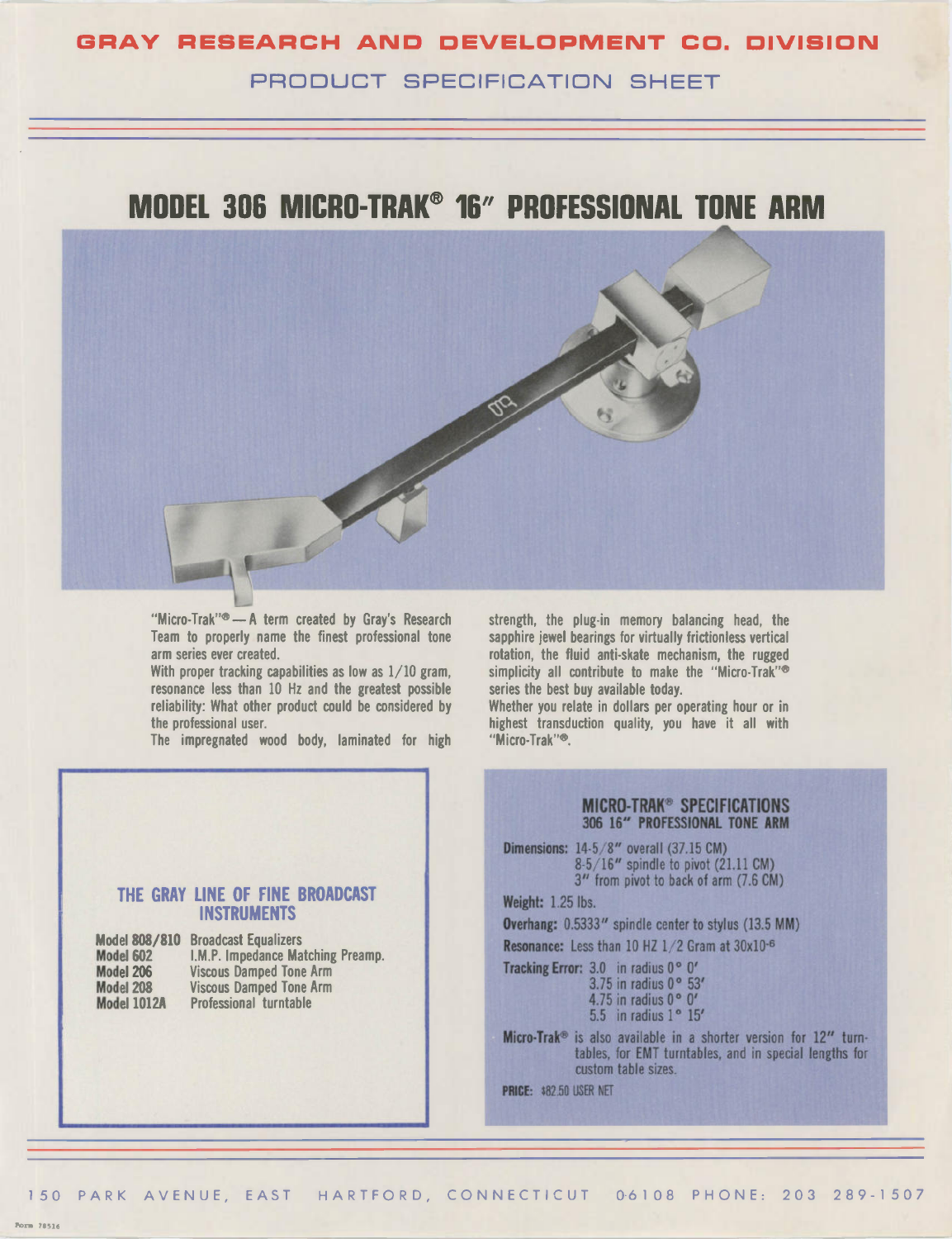## GRAY RESEARCH AND DEVELOPMENT CO. DIVISION

PRODUCT SPECIFICATION SHEET

## MODEL 810-A BROADCAST EQUALIZER STEREO INPUT - STEREO OUTPUT



150 PARK AVENUE, EAST HARTFORD, CONNECTICUT 06108 PHONE: 203 289-1507

**Porm 78506**